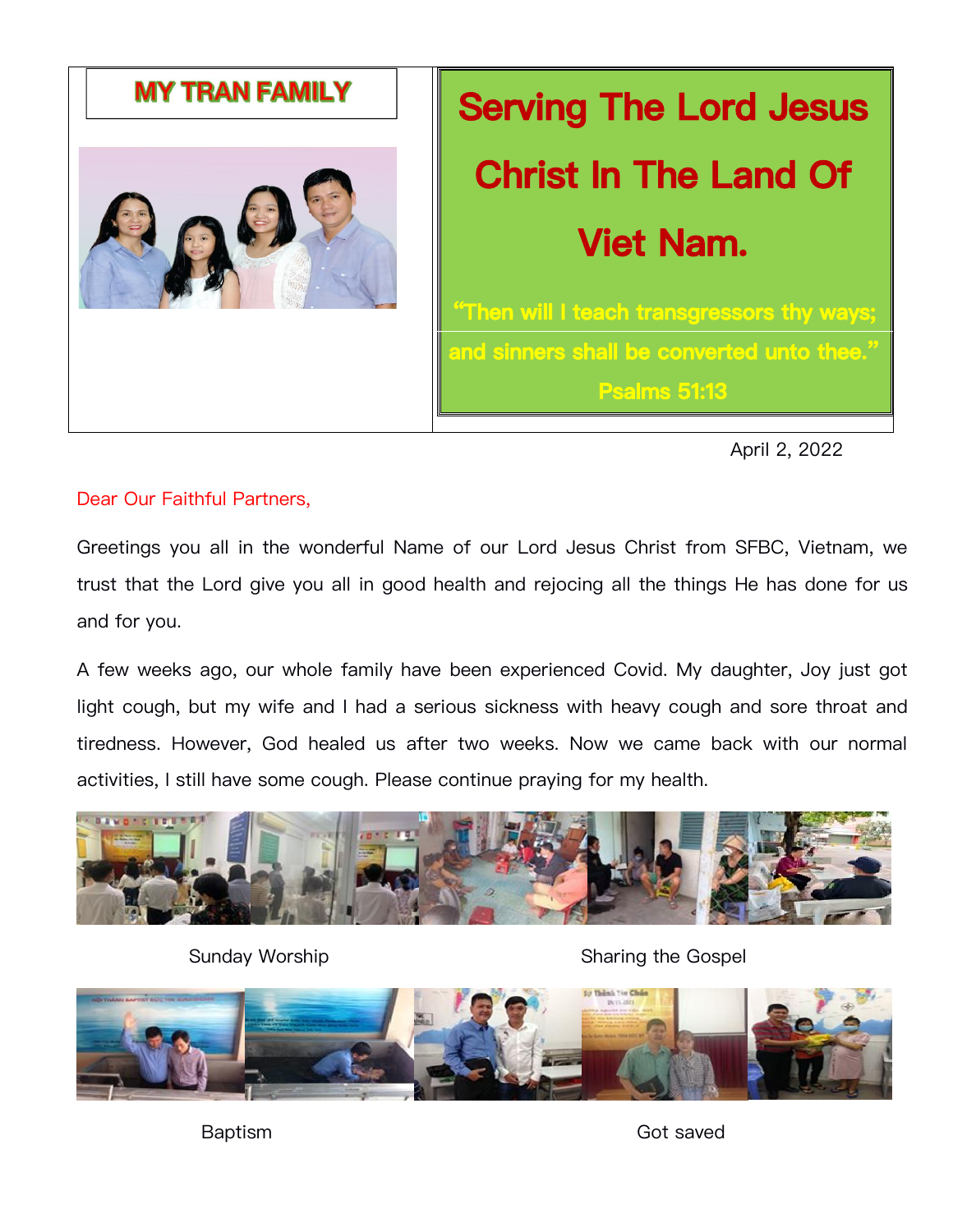By the leading of God, our ministries are blessed by Him in this first quarter. There are 11 souls saved and 2 followed the Lord Jesus Christ in water baptism. Please pray for Mrs. Ha, Mrs. Phuong, Mrs. Nhi, Mrs. Mai, Miss Nam, Miss Thu, Ms. Trinh, Ms Trang,Mr. Thành, Mr. Linh, and Mr. Sang.

We thanks the Lord for Mrs.Ha, Mrs. Nhi, Mrs Mai and Mrs Phuong being willing to join in our discipleship class right away with our staff. Please pray for the growth of their faith in the Lord Jesus Christ.

## We come back our children ministry in person.

The children are enjoying being around in person even though they take turn got Covid because they also come back to their normal schools. God bless us with these children and their parents. Some unsaved parents allowed their kids to attend our service on Sunday. Please pray for the salvation of parents and children.

We also thank God for some of our members who came back to their provinces because the difficult times during Covid pandemic. They start children outreach in their places. Please pray for them.

### Our online and off line ladies fellowship

The GOV does not offically allowed us to gather people as many. We were able to hold a ladies fellowship online for those in provinces and off line for those in our city. Thanks the Lord for using Missionary Mrs. Lujean Stone being our speaker. Our ladies were so blessed and encouraged. We are longing and praying that we can have another fellowship in this summer if the Lord allowing. Please pray for us.



Ladies Fellowship Children Classes

Our Saigon Faith Baptist Bible College